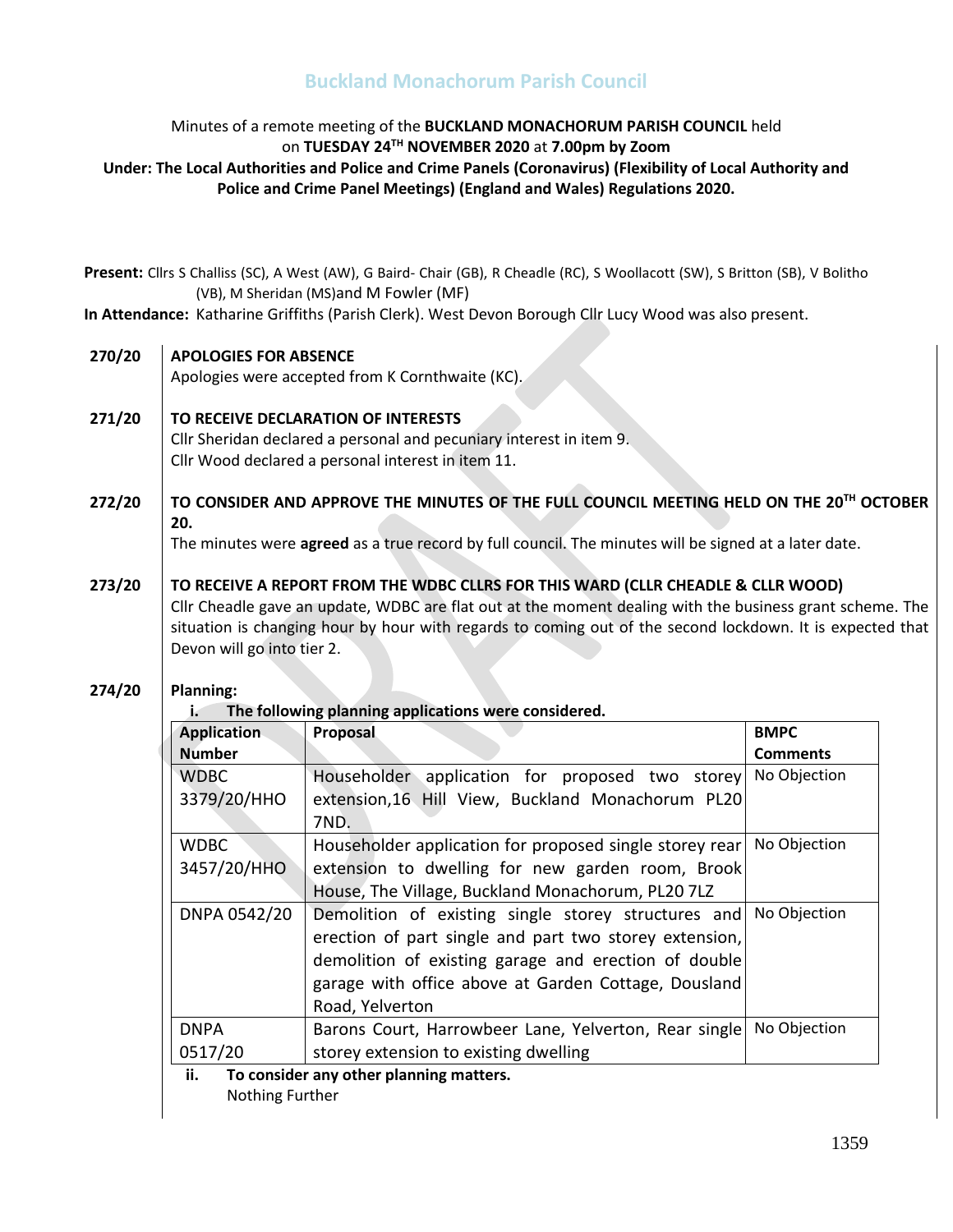## **275/20 FINANCE**

The accounts for November 2020 were **agreed.**

i) The following receipts were NOTED since the last meeting; There have been no receipts to note.

ii) The following payments made since the last meeting were NOTED.

| <b>Payments</b> |                               |               |
|-----------------|-------------------------------|---------------|
| 01/11/20        | Axtown Arb                    | 1,106.67<br>£ |
| 01/11/20        | <b>Perfect Pastures</b>       | 850.00<br>£   |
| 01/11/20        | SLCC - Membership             | 202.00<br>£   |
| 01/11/20        | <b>SLCC - CiLCA Fees</b>      | £<br>350.00   |
| 01/11/20        | DALC -raining                 | 36.00<br>£    |
| 01/11/20        | Npower reimbursement to Clerk | £<br>31.04    |
| 01/11/20        | Clerk Salary and Expenses     | £<br>1,018.83 |
| 01/11/20        | DCC pension                   | 270.50<br>£   |
| 01/11/20        | <b>HMRC</b>                   | 67.91<br>£    |

iii) The following payments to be made were **agreed**.

| <b>Amount</b> | <b>Recipient</b>                           |
|---------------|--------------------------------------------|
| £1,106.67     | Axtown Arb.                                |
| £530          | Axtown Arb - Chapel Meadow                 |
| £2400         | Creber - Tree Removal                      |
| £215.40       | Greenscheme Dog waste bin                  |
| £850          | <b>Perfect Pastures</b>                    |
| £60           | Pascoe's Grave Repair                      |
| £201.96       | Tindle Newspaper Devon Ltd (Ad)            |
| £115          | <b>Playpark Inspections</b>                |
| £360          | C Harris - Tree Seaton Way                 |
| £31.20        | Certitude Cleaning - Yelverton Bus Shelter |
| £168          | Tavy Signs - Cemetery                      |
| £168          | Tavy Signs - Cemetery                      |
| £18           | DALC - Training                            |
| £67.91        | <b>HMRC</b>                                |
| £270.50       | <b>DCC Pension Fund</b>                    |
| £1036.83      | <b>KG Salary and expenses</b>              |

iv) The bank reconciliation was noted.

v) It was noted that the external audit has been completed.

## **276/20 CORRESPONDENCE RECEIVED:**

8.1. A letter concerning access to the Crapstone Field from Seaton Way The contents of the letter were duly noted.

8.2. Further complaints have been received concerning access to the school field and path through, out of school hours and the lights being left on causing light pollution.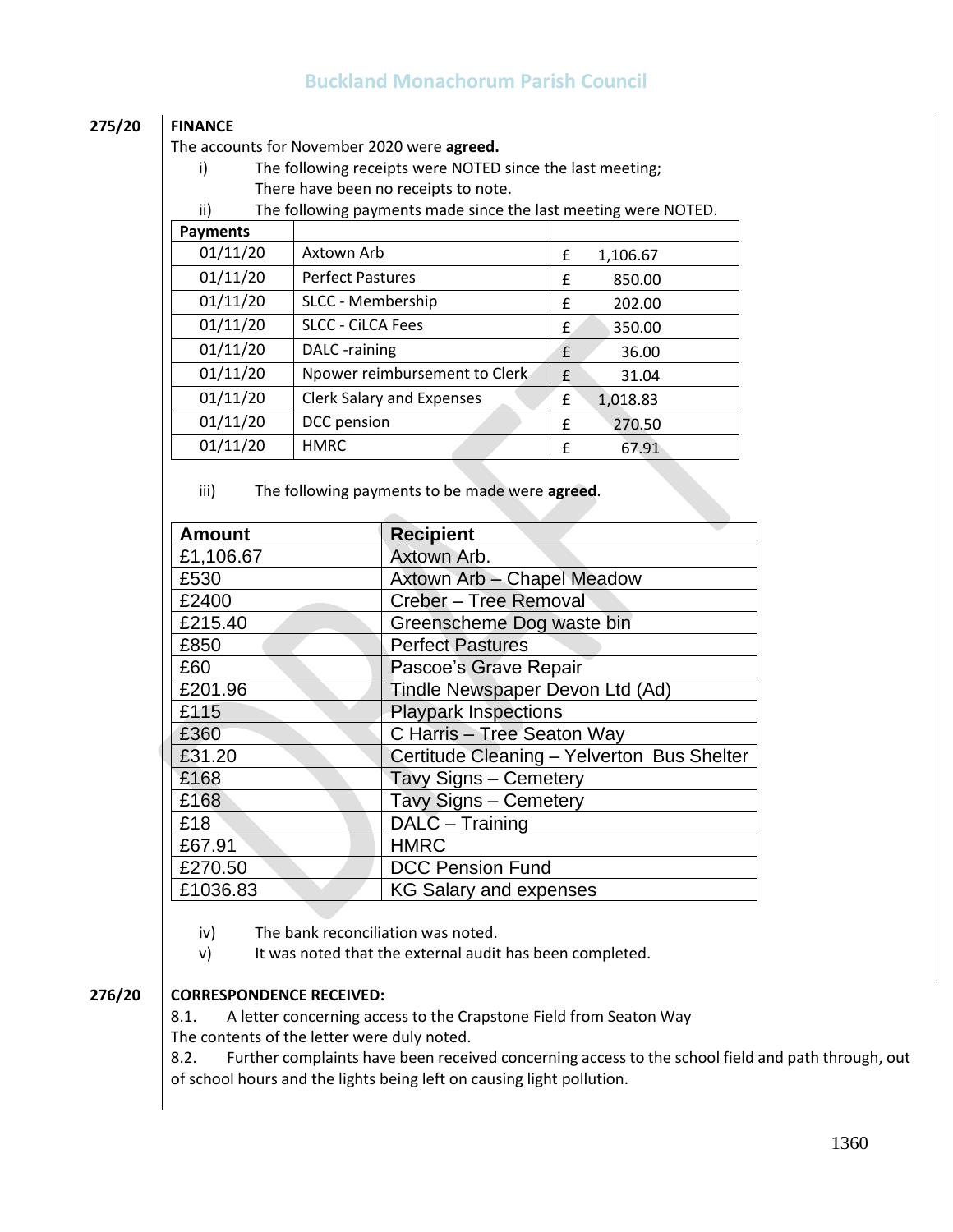Cllr Fowler gave an update, he has contacted the school at least three times concerning the matter. With regards to the lights apparently there is an issue with the timer. With the current lockdown this is making it difficult to rectify the problem. The lights should not be on after about 9pm for a number of reasons. If no action is taken by the school in the near future the Clerk will write a letter further to Cllr Fowlers

communications.

With regard to the right of way, it was agreed that the original written agreement will be looked for to reinforce the point.

*It was noted that Cllr West left the meeting, due to feeling unwell.* 

#### **277/20 CRAPSTONE BUS SHELTER (BY GARAGE)**

- **I.** To agree that the bus stop yellow cage markings can be moved to the pavement side of the road with the bus stop pole and signage.
- **II.** To agree that double yellow lines will be put along the length of the current faded bus cage, to co to allow a passing place.
- **III.** To agree the letter that will be sent to the local houses concerned (Copy attached)
- **IV.** To agree that the ownership of the bus shelter in Crapstone will be transferred to the owner of Green Acres, as per the original agreement.

The original bus cage markings will remain until the double yellow lines can be installed.

The letter will be sent to the relevant properties concerned.

The above actions were all **agreed** on the proviso that the local residents have no objections.

It was noted that the Parish Council do not hold any interest in the land that the bus stop stands on.

### **278/20 UPDATE ON THE "BIKE RACK" PROVISION AT YELVERTON AND TO CONSIDER GRANT FUNDING APPLICATIONS.**

Cllr Fowler gave an update, a number of different avenues have been tried and a number of grants applied for. Cllr Woollacott suggested that an application could be put for funding from the locality fund. Cllr Cheadle suggested the WDBC Community Project Fund and the Locality Fund.

**279/20 TO CONSIDER AND AGREE AN APPLICATION TO WEST DEVON BOROUGH COUNCIL TO LIST THE CHAPEL MEADOW GREEN AS AN ASSET OF COMMUNITY VALUE (ACV).**

> Cllr Wood gave an update of the current situation. The land is likely to go onto the open market in the near future. The Green is an important asset to the local residents and community. It is a lovely green space with a stream running through it. It is also important for the bio-diversity of the village.

> The residents would like to have the land listed as an asset of community value, this would give a 6 month restriction and time for the local residents to decide what they would like to do.

> After a discussion it was agreed that the application should be submitted by the residents and the parish council would support the application.

**280/20 WEBSITE ACCESSIBILITY UPDATE – TO AGREE TO INSTALL A NEW UP-TO-DATE TEMPLATE AND MAKE THE CORRECTIONS THAT ARE STRAIGHT FORWARD AT A COST OF ABOUT £75. ALSO, FOR THE CLERK TO WRITE AN ACCESSIBILITY STATEMENT THAT WILL BE AVAILABLE ON THE WEBSITE.** It was **agreed** that the work can be carried out.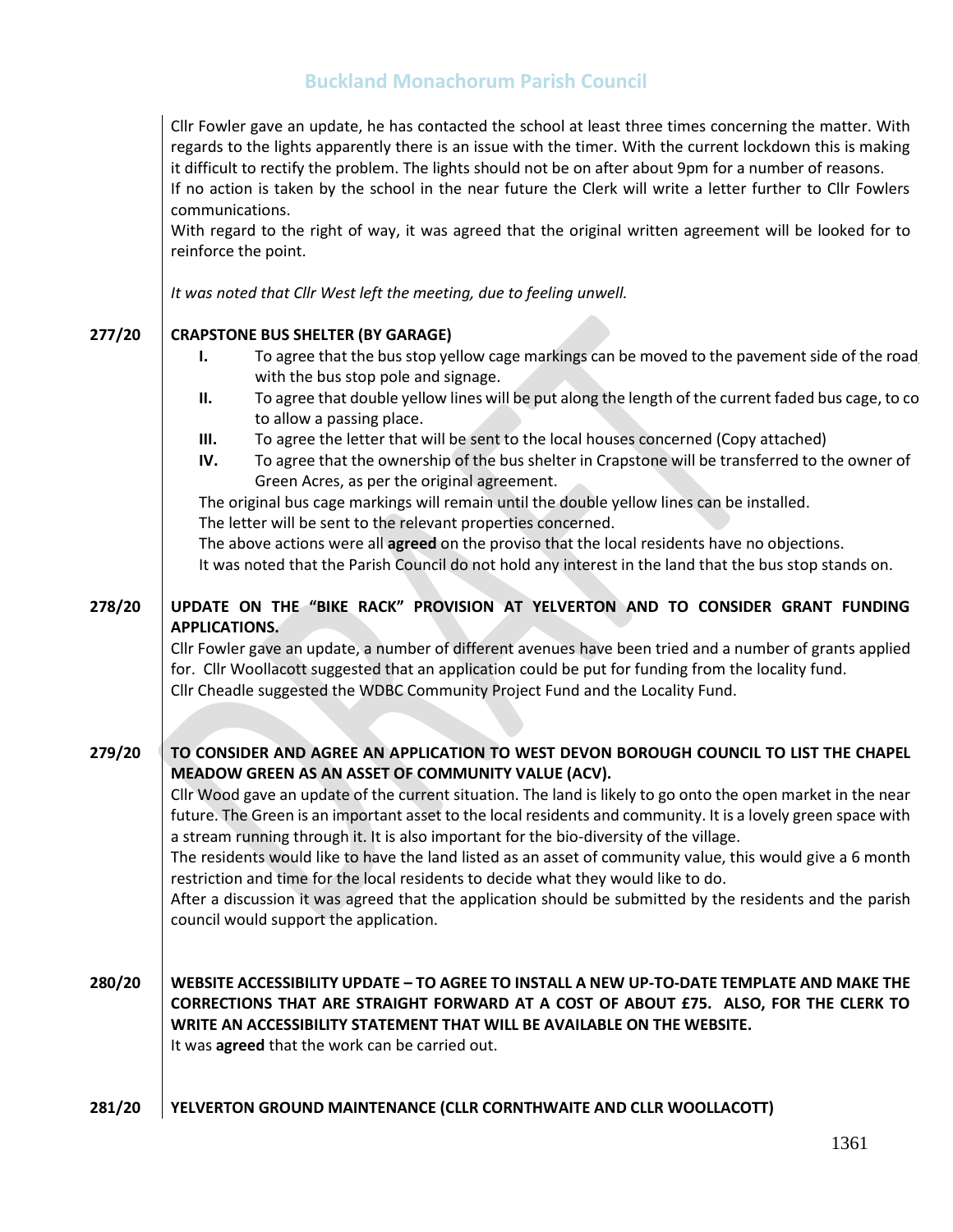|        | I.               | To agree that the bus shelter and granite seat can be cleaned as per the quote $(f120)$<br>It was agreed that the bus shelter could be deep cleaned as a one off. Cllr Cheadle offered to power<br>wash the granite seat and this was agreed. |
|--------|------------------|-----------------------------------------------------------------------------------------------------------------------------------------------------------------------------------------------------------------------------------------------|
|        | <b>II.</b>       | To agree that the large tree on the Yelverton Roundabout can be trimmed and that the grass area                                                                                                                                               |
|        |                  | between St Pauls carpark and the A386 can be cut (£298)                                                                                                                                                                                       |
|        |                  | After a discussion it was agreed that the work on the tree on the roundabout could be carried out,                                                                                                                                            |
|        |                  | after confirmation from the finance committee.                                                                                                                                                                                                |
|        |                  | Confirmation that DCC has no objections will be sought.                                                                                                                                                                                       |
|        |                  | Permission will need to be sought from Maristow Estates for the work on the patch of land between<br>the A386 and St Pauls Church carpark.                                                                                                    |
|        | Ш.               | To consider replacing the bin(s) at Yelverton with a combined waste and recycling bin.                                                                                                                                                        |
|        |                  | This will be differed to the finance meeting.                                                                                                                                                                                                 |
|        | IV.              | To agree that the wooden bus shelter at the top Grange Road can be re-stained and have                                                                                                                                                        |
|        |                  | replacement No Smoking signs.                                                                                                                                                                                                                 |
|        |                  | Cllr Fowler offered to carry out this work, this was agreed with thanks.                                                                                                                                                                      |
|        | V.               | Lengthsman - to agree to additional work to be carried out on the path between Yelverton and<br>Harrowbeer.                                                                                                                                   |
|        |                  | After a discussion it was agreed that the lengthsman would be employed for about 4 days at the                                                                                                                                                |
|        |                  | cost of £500, to carry out a variety of work around the parish, to include clearing allotted drains,                                                                                                                                          |
|        |                  | path clearance and hedge trimming.                                                                                                                                                                                                            |
|        | VI.              | To discuss and agree a donation for a bench at Yelverton.                                                                                                                                                                                     |
|        |                  | A kind donation has been made by a local resident to replace a bench by Briar Tor with a seat.                                                                                                                                                |
|        |                  | The bench will match the other recent bench.                                                                                                                                                                                                  |
|        |                  | This was agreed.                                                                                                                                                                                                                              |
|        | VII.             | To note that the Rhododendron cut back by the Rotary club will be delayed.<br>Noted                                                                                                                                                           |
|        | VIII.            | To discuss the Yelverton Roundabout sponsorship for 20/21.                                                                                                                                                                                    |
|        |                  | It was agreed that considering the current situation a sponsorship holiday would be allowed.                                                                                                                                                  |
| 282/20 | <b>CEMETERY</b>  |                                                                                                                                                                                                                                               |
|        | а.               | To note that the cemetery hedge has been removed and will hopefully be planted soon.                                                                                                                                                          |
|        |                  | Noted                                                                                                                                                                                                                                         |
|        | b.               | To agree the installation of the new carpark signs.                                                                                                                                                                                           |
|        |                  | It was agreed that Creber's would be asked to install the two signs.                                                                                                                                                                          |
| 283/20 | <b>PLAYPARKS</b> |                                                                                                                                                                                                                                               |
|        | а.               | Update on Crapstone Playpark and wetland meadow.                                                                                                                                                                                              |
|        |                  | The funding from the CO-OP has come in and is around £2500, this is a good start and will help with match                                                                                                                                     |
|        | funding.         |                                                                                                                                                                                                                                               |
|        |                  | Two trees have been donated and planted there.                                                                                                                                                                                                |
| 284/20 |                  | <b>BMPC Communications</b> (newsletters, social media, press articles)                                                                                                                                                                        |
|        |                  | Just to note Cllr Wood still has access to the FB page, it was agreed that the PC were happy for Cllr Wood                                                                                                                                    |
|        |                  | to post relevant information.                                                                                                                                                                                                                 |
|        |                  | Information has been provided with regards to Avian Flu and Christmas Waste collections.                                                                                                                                                      |
| 285/20 |                  | PARISH PATHS (P3) AND OTHER FOOTPATH MATTERS.                                                                                                                                                                                                 |
|        |                  | Cllr Woollacett has had a good response for supreming the footpaths                                                                                                                                                                           |

Cllr Woollacott has had a good response for surveying the footpaths.